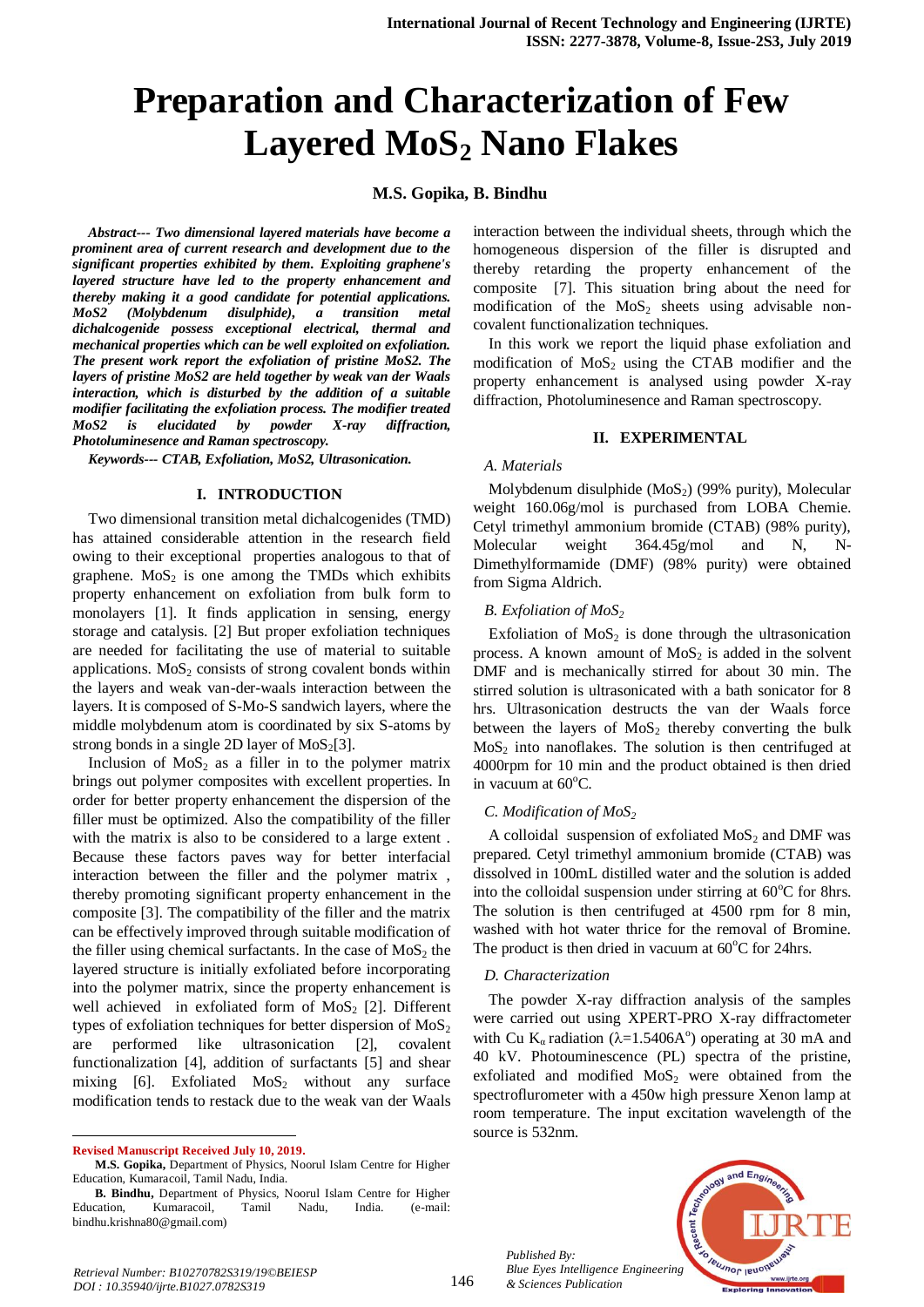Raman spectroscopic analysis of the samples is carried out using HR 800 micro-Raman, HORIBA Jobin Yovon, France at the scanning range of 250 to 500 cm with a laser source of excitation wavelength 514 nm.

#### **III. RESULTS AND DISCUSSIONS**

*A. X-Ray Diffraction Analysis*



**Fig. 1: X-ray diffraction patterns of pristine, exfoliated and modified MoS<sup>2</sup>**

The diffraction peaks in Fig 1 located at  $2\theta$  values  $14^\circ$ , 33<sup>o</sup>, 40<sup>o</sup>, 50<sup>o</sup> and 59<sup>o</sup> correspond to the (002), (100), (103), (105) and (110) planes respectively of the Hexoganal phase of the MoS2. The XRD pattern of the sample matches well with the reported data of Hexagonal  $MoS<sub>2</sub>$  (JCPDS card file No.37-1492). There is no significant shift in the  $2\theta$  value for exfoliated  $MoS<sub>2</sub>$  and modified  $MoS<sub>2</sub>$ . But the intensity of the characteristic peaks (002) of  $MoS<sub>2</sub>$  is seems decreased to a certain extent, where as the remaining peak intensities (100),  $(103),(105)$  and  $(110)$  are increased.[8], [9] The particle size was calculated using Scherrer formula,

$$
D = \frac{0.9\lambda}{\beta cos \theta}
$$

Where,  $\lambda$  is the wave length of the X-ray (1.5406A<sup>o</sup>),  $\beta$  is the full width of the peak at half its maximum intensity in radian,  $\theta$  is the Bragg's diffraction angle and D is the average crystallite size. The crystallite sizes obtained for the Pristine  $MoS<sub>2</sub>$ , Exfoliated MoS<sub>2</sub> and Modified MoS<sub>2</sub>) are given in Table 1. Crystallite size of the  $MoS<sub>2</sub>$  particle decreases and the variation in peak intensity of the (002) lattice plane after exfoliation, indicates the successful exfoliation of bulk  $MoS<sub>2</sub>$  to  $MoS<sub>2</sub>$  nanoflakes.

| Table 1: Crystallite size of the samples |  |  |
|------------------------------------------|--|--|
|                                          |  |  |

| <b>Sample</b>     | <b>Crystallite Size (nm)</b> |  |  |
|-------------------|------------------------------|--|--|
| Pristine $MoS2$   | 13.01                        |  |  |
| Exfoliated $MoS2$ | 10.59                        |  |  |
| Modified $MoS2$   | 9.62                         |  |  |

Table 1 clearly shows that the size of the  $MoS<sub>2</sub>$  particle has decreased for the exfoliated and modified samples. This result of decrease in intensity for (002) peak justify that exfoliation has occurred for the DMF treated  $MoS<sub>2</sub>$  and  $CTAB$  modified  $MoS<sub>2</sub>$  which means the interlayer separation has been increased.

### *B. Photoluminescence*

The emission spectrum from the Photoluminescsnce studies is shown in Fig 2. The luminescene peak of untreated  $MoS<sub>2</sub>$  occured at 639.94nm Fig 2a. For the exfoliated and modified samples the peak got red shift Fig 2b and 2c. Red shift of the peak is an indication of exfoliation.



#### *C. Raman Spectroscopy*

*Published By:*

*& Sciences Publication* 

The Raman spectrum of the pristine  $MoS<sub>2</sub>$  and exfoliated  $MoS<sub>2</sub>$  samples as shown in Fig 3. Raman spectrum was used to confirm the formation of few layer  $MoS<sub>2</sub>$  nanosheets.